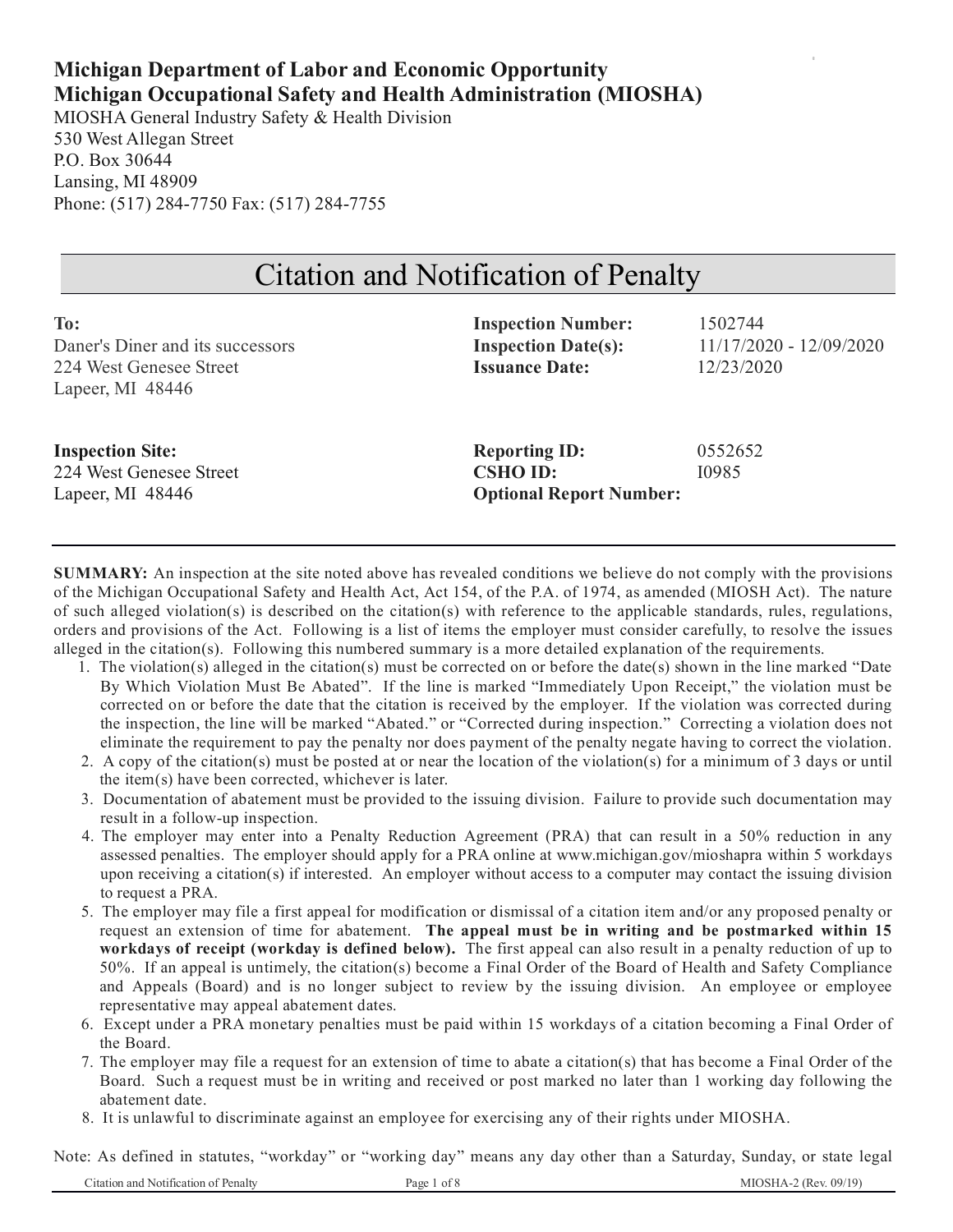holiday. The state legal holidays are:

January 1, New Year's Day The third Monday in January, Martin Luther King, Jr. Day February 12, Lincoln's birthday The third Monday of February, Washington's birthday The last Monday of May, Memorial or Decoration Day July 4, Independence Day The first Monday in September, Labor Day The second Monday in October, Columbus Day November 11, Veterans' Day The fourth Thursday of November, Thanksgiving Day December 25, Christmas Day

Please note whenever January 1; February 12; July 4; November 11; or December 25 fall on a Sunday, the next Monday following is deemed a public holiday (non-working day) for appeal purposes. However, there is no compensating day when one of the five dated holidays falls on a Saturday. Also, when computing the 15 working days, you do not count the date on which it is received; you start with the next working day. Additionally, the count is based on when the citation was received at the employer's location, not when it got to any particular person or office at the employer's location.

**I–CITATIONS:** The nature of the alleged violation(s) is described on the enclosed citation(s). These conditions must be corrected on or before the date(s) shown in the line marked "Date By Which Violation Must Be Abated." The issuing division may be contacted by telephone at the number indicated on the front of the citation for the purpose of discussing any issues related to the inspection or citation(s).

A copy of the citation(s) must be posted at or near the location of the violation for a minimum of 3 days or until the items have been corrected, whichever is later. The MIOSH Act provides for civil penalties of up to \$7,000 for each violation for failure to comply with posting requirements.

When compliance is achieved, a copy of the citation must be signed and returned to the issuing division along with documentation of abatement.

Documentation of abatement for citation items originally classified as "serious," "repeat," "fail-to-abate," "willful," or "instance-by-instance," require documentation as deemed appropriate by the issuing division. Examples of documentation for these violation classifications are:

(a) A detailed description of how the violation was abated.

- (b) Work orders or an invoice indicating the corrective work that has been done.
- (c) Photographs of the abated conditions.
- (d) Other forms of conclusive evidence that your employees are no longer exposed to the hazard.

For citation items classified as "other," submitting to the issuing division a signed copy of the citation item indicating the item has been abated is acceptable documentation of abatement. Submitting a document in writing, certifying abatement of the particular citation item is also acceptable for citation items classified as "other."

If the employer does not provide adequate documentation of abatement, a re-inspection may be conducted. Failure to correct an alleged violation within the abatement period may result in new or additional proposed penalties.

Correcting a violation prior to the expiration of the abatement date does not eliminate the requirement to pay the penalty. Payment of the penalty does not eliminate the requirement of correcting the violation.

**II–PENALTY REDUCTION:** In addition to the appeal rights afforded by the MIOSH Act, the Michigan Occupational Safety and Health Administration has implemented a program for negotiating an expedited settlement of penalties with the employers known as a Penalty Reduction Agreement (PRA). This is a program designed to reach abatement of the hazard at the earliest possible opportunity and reduce the need for formal appeals. The penalty reduction (PRA) can result in a penalty reduction of 50% provided the issuing division and the employer agree to a number of specified conditions. These conditions include an agreement by the employer to accept all of the citations issued and to:

- (a) Not appeal further.
- (b) Abate all items within the abatement period.
- (c) Provide proof of abatement.
- (d) Pay all agreed upon penalties as required (within 15 working days of approval of the PRA.)

(e) Abide by any other mutually agreed upon actions.

Inspections involving a fatality, the Severe Violator Enforcement Program (SVEP), or willful citations are not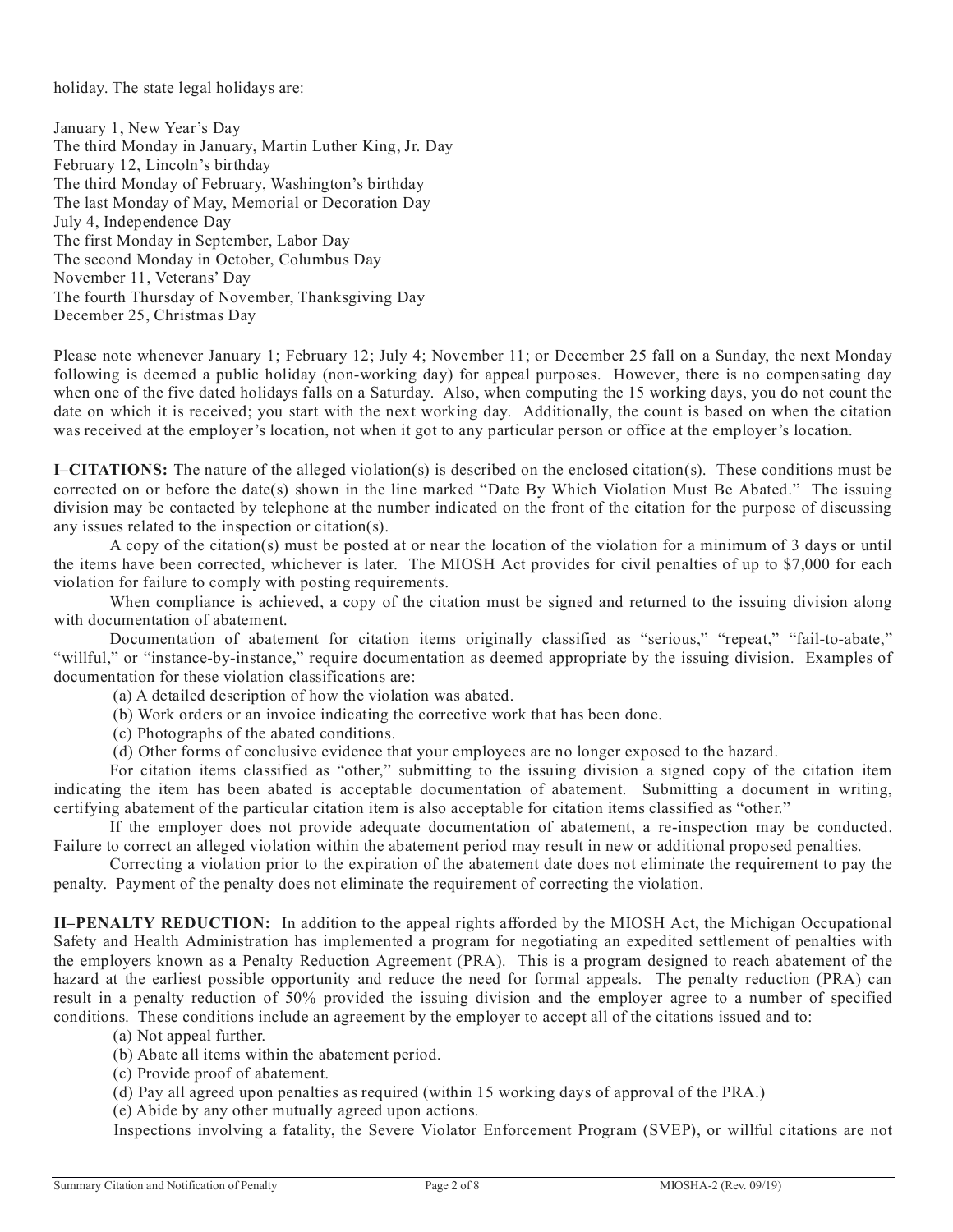eligible for the program. Construction citations must be confirmed as corrected by the issuing division before a penalty reduction agreement can be approved.

If you are interested in pursuing a PRA, you should apply online at www.michigan.gov/mioshapra **within 5 workdays upon receipt of the citation(s)**, but no later than the 15th workday beyond receipt of the citation(s). If you do not have access to a computer, you should contact the issuing division within the same timeframe to request a PRA. If the employer wishes to accept the conditions stated above and the process can be completed within 15 workdays from receipt, then no appeal need be filed.

**III–CITATION APPEAL:** An employer may file a first appeal to the issuing division in writing for modification or dismissal of a citation item and/or any proposed penalty or an extension of time for abatement. The first appeal can also result in a penalty reduction of up to 50% providing the issuing division and the employer agree to the conditions (a) through (e) as stated in Section II, PENALTY REDUCTION (above).

An employee or employee representative may appeal in writing the reasonableness of the abatement date(s). The envelope containing an appeal must be postmarked no later than the 15th workday following receipt of the citation.

If a citation is not appealed within 15 workdays of receipt, then the citation becomes a Final Order of the Board of Health and Safety Compliance and Appeals (Board). Final Order citations are not subject to review by the issuing division unless the Bureau of Hearings establishes good cause for the late appeal.

An appeal must specify the item(s) appealed and that portion of the item (e.g., violation, abatement date, penalty) which is being appealed and include a certification that the appeal has been posted or given to affected employees or their representatives. If the issuing division meets with the employer to discuss an appeal, the issuing division will notify the employee representative and allow attendance at the meeting.

The issuing division will notify an employer of its decision within 15 workdays of the receipt of the employer's written appeal. The decision must be posted at the location of the subject citation.

If an employer, employee or employee representative is not satisfied with this decision then they may file a second appeal. The appeal must be in writing and the envelope containing the second appeal must be postmarked within 15 workdays of the receipt of the issuing division's decision on the first appeal. If the issuing division's decision is not appealed then the citation becomes a Final Order of the Board.

**IV–PAYMENT OF MONETARY PENALTIES:** Unless subject to a PRA, payment must be made within 15 workdays of the date a proposed penalty of a citation becomes a Final Order of the Board. This would be the 30th workday after receipt of each citation item that is not appealed. For payment of a penalty, make a check or money order payable to the "State of Michigan" and remit to the issuing division at the address shown on the citation. Please record the inspection number, citation and item number on the check, money order or transmittal letter.

**V–EMPLOYEE DISCRIMINATION:** Section 65 of the MIOSH Act, prohibits discrimination by an employer against an employee for filing a complaint or exercising any rights under the MIOSH Act, as amended. If an employee believes that he or she was discharged or otherwise discriminated against as a result of filing a complaint, they may file a complaint with the MIOSHA Employee Discrimination Section within 30 days after the violation occurs.

**VI–STATE CONSULTATION EDUCATION AND TRAINING SERVICES:** The MIOSHA Consultation Education and Training (CET) Division offers a wide range of services to help businesses with their health and safety practices. CET services include: helping employers create a Safety and Health Management System, seminars and workshops, onsite consultations, hazard surveys, an equipment loan program and information material. The majority of CET services are provided free of charge to Michigan employers and employees. For information on these services, contact the CET Division at (517) 284-7720 or visit their web site at www.mi.gov/miosha.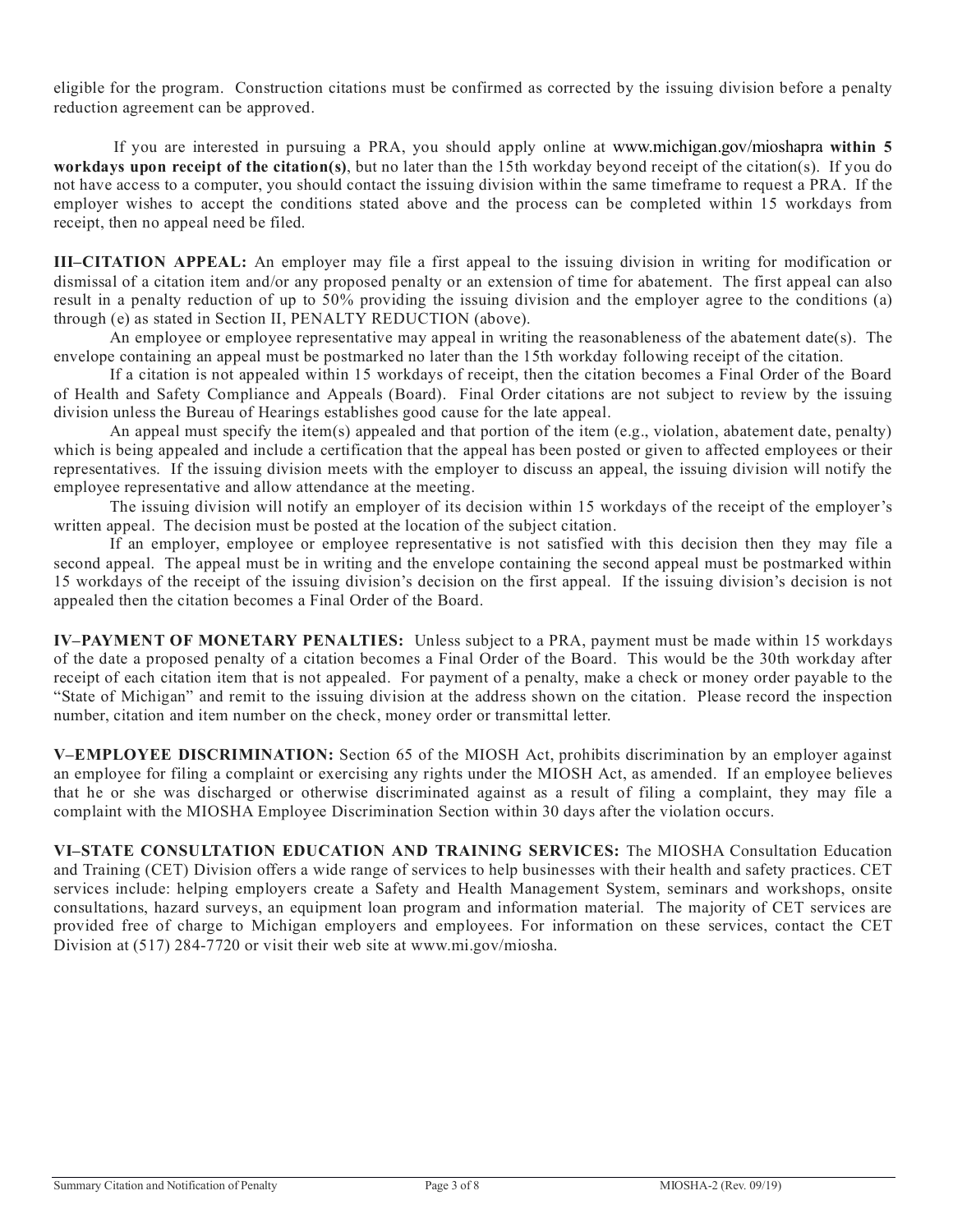**Michigan Department of Labor Inspection Number:** 1502744 **and Economic Opportunity Inspection Date(s):**  $11/17/2020 - 12/09/2020$ 530 West Allegan Street **Issuance Date:** 12/23/2020

P.O. Box 30644 Lansing, MI 48909 Phone: (517) 284-7750 Fax: (517) 284-7755

## **Citation and Notification of Penalty**

**Company Name:** Daner's Diner and its successors **Inspection Site:** 224 West Genesee Street, Lapeer, MI 48446

Citation 1 Item 1a Type of Violation: **Serious**

Rule 4(1):EMERGENCY RULES - CORONAVIRUS DISEASE 2019 (COVID-19) [REF MCL 24.248] The employer shall develop and implement a written COVID-19 preparedness and response plan, consistent with the current guidance for COVID-19 from the US Centers for Disease Control and Prevention (CDC) and recommendations in "Guidance on Preparing Workplaces for COVID-19," developed by the Occupational Health and Safety Administration (OSHA).

 $\_$  ,  $\_$  ,  $\_$  ,  $\_$  ,  $\_$  ,  $\_$  ,  $\_$  ,  $\_$  ,  $\_$  ,  $\_$  ,  $\_$  ,  $\_$  ,  $\_$  ,  $\_$  ,  $\_$  ,  $\_$  ,  $\_$  ,  $\_$  ,  $\_$  ,  $\_$  ,  $\_$  ,  $\_$  ,  $\_$  ,  $\_$  ,  $\_$  ,  $\_$  ,  $\_$  ,  $\_$  ,  $\_$  ,  $\_$  ,  $\_$  ,  $\_$  ,  $\_$  ,  $\_$  ,  $\_$  ,  $\_$  ,  $\_$  ,

**Optional Reporting Number:** 

(The employer did not develop or implement a COVID-19 preparedness and response plan for employees working onsite.)

| Date By Which Violation Must be Abated: | <b>January 04, 2021</b> |
|-----------------------------------------|-------------------------|
| <b>Proposed Penalty:</b>                | \$700.00                |

Rule 10(1): EMERGENCY RULES - CORONAVIRUS DISEASE 2019 (COVID-19) [REF MCL 24.248] The employer shall provide training to employees on SARS-CoV-2 and COVID-19.

(The employer did not provide training to employees on SARS-CoV-2 and COVID-19.)

| Date By Which Violation Must be Abated: | <b>January 04, 2021</b> |
|-----------------------------------------|-------------------------|
| <b>Proposed Penalty:</b>                | <b>SO.00</b>            |

Citation 1 Item 2a Type of Violation: **Serious** 

Rule 5(4): EMERGENCY RULES - CORONAVIRUS DISEASE 2019 (COVID-19) [REF MCL 24.248] The employer shall increase facility cleaning and disinfection to limit exposure to SARS-CoV-2, especially on high-touch surfaces (e.g., door handles), paying special attention to parts, products, and shared equipment (e.g., tools, machinery, and vehicles).

(The employer did not increase facility cleaning and disinfection to limit exposure to SARS-CoV-2.)

| Date By Which Violation Must be Abated: | <b>January 04, 2021</b> |
|-----------------------------------------|-------------------------|
| <b>Proposed Penalty:</b>                | \$400.00                |

See pages 1 through 3 of this Citation and Notification of Penalty for information on employer and employee rights and responsibilities.

Citation and Notification of Penalty Page 4 of 8 MIOSHA-2 (Rev. 09/19)

Citation 1 Item 1b Type of Violation: **Serious**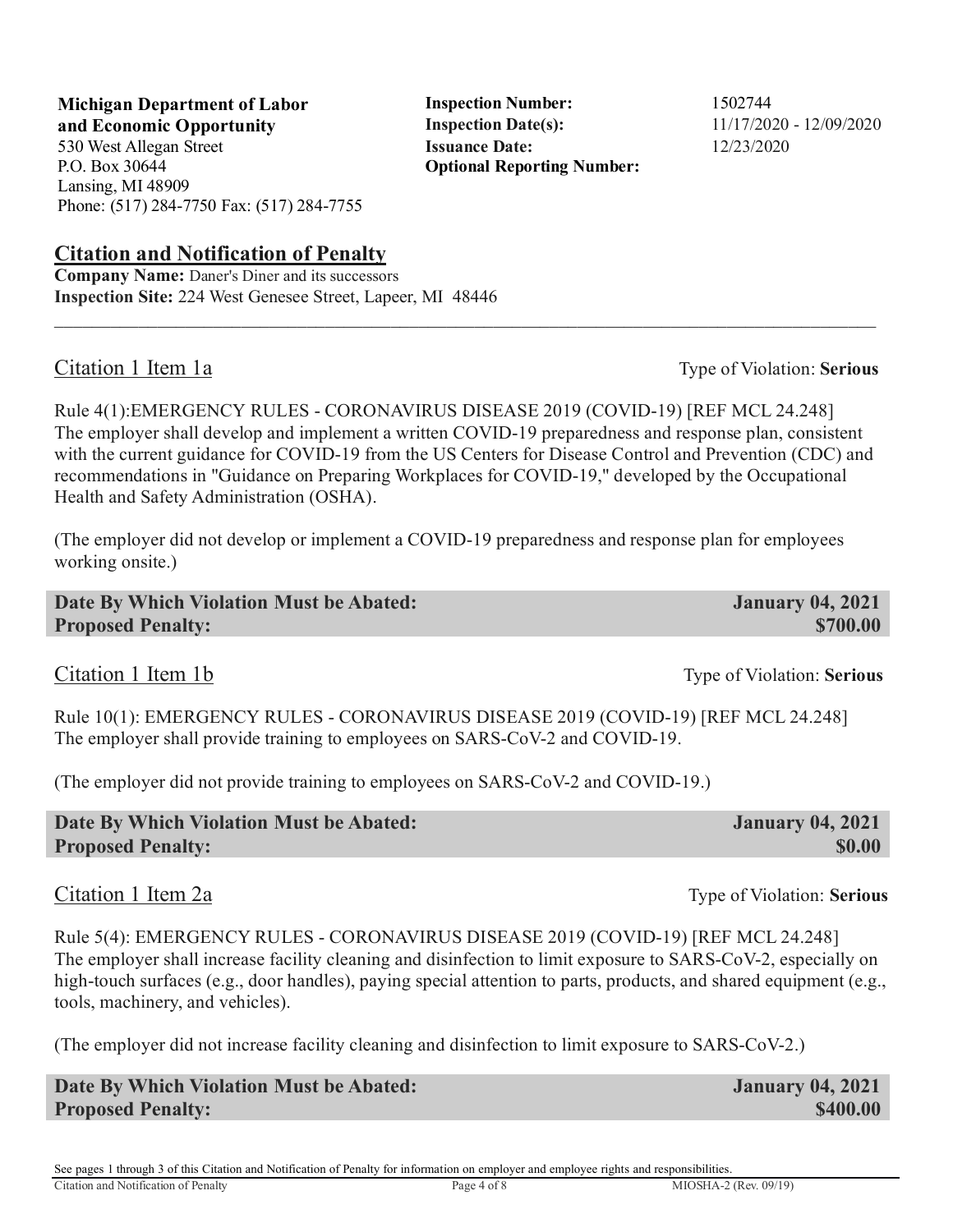**Michigan Department of Labor Inspection Number:** 1502744 **and Economic Opportunity Inspection Date(s):**  $11/17/2020 - 12/09/2020$ 530 West Allegan Street **Issuance Date:** 12/23/2020

P.O. Box 30644 Lansing, MI 48909 Phone: (517) 284-7750 Fax: (517) 284-7755

# **Citation and Notification of Penalty**

**Company Name:** Daner's Diner and its successors **Inspection Site:** 224 West Genesee Street, Lapeer, MI 48446

# Citation 1 Item 2b Type of Violation: **Serious**

Rule 5(5): EMERGENCY RULES - CORONAVIRUS DISEASE 2019 (COVID-19) [REF MCL 24.248] The employer shall establish procedures for disinfection in accordance with CDC guidance if it is suspected or confirmed that an employee, visitor, or customer has a known case of COVID-19.

 $\_$  ,  $\_$  ,  $\_$  ,  $\_$  ,  $\_$  ,  $\_$  ,  $\_$  ,  $\_$  ,  $\_$  ,  $\_$  ,  $\_$  ,  $\_$  ,  $\_$  ,  $\_$  ,  $\_$  ,  $\_$  ,  $\_$  ,  $\_$  ,  $\_$  ,  $\_$  ,  $\_$  ,  $\_$  ,  $\_$  ,  $\_$  ,  $\_$  ,  $\_$  ,  $\_$  ,  $\_$  ,  $\_$  ,  $\_$  ,  $\_$  ,  $\_$  ,  $\_$  ,  $\_$  ,  $\_$  ,  $\_$  ,  $\_$  ,

(The employer did not establish procedures for disinfecting the worksite if it is suspected of confirmed that an employee, visitor, or customer has a known case of COVID-19.)

**Date By Which Violation Must be Abated: January 04, 2021 Proposed Penalty:** \$0.00

Citation 1 Item 3 Type of Violation: **Serious** 

Rule 6(1): EMERGENCY RULES - CORONAVIRUS DISEASE 2019 (COVID-19) [REF MCL 24.248] The employer shall conduct a daily entry self-screening protocol for all employees or contractors entering the workplace, including, at a minimum, a questionnaire covering symptoms and suspected or confirmed exposure to people with possible COVID-19, together with, if possible, a temperature screening.

(The employer did not conduct a daily self-screening protocol for employees working onsite.)

| Date By Which Violation Must be Abated: | <b>January 04, 2021</b> |
|-----------------------------------------|-------------------------|
| <b>Proposed Penalty:</b>                | \$400.00                |

#### Citation 1 Item 4a Type of Violation: **Serious**

Rule 7(1): EMERGENCY RULES - CORONAVIRUS DISEASE 2019 (COVID-19) [REF MCL 24.248] The employer shall designate one or more worksite COVID-19 safety coordinators to implement, monitor, and report on the COVID-19 control strategies developed under these rules. The COVID-19 safety coordinator must remain on-site at all times when employees are present on site. An on-site employee may be designated to perform the COVID-19 safety coordinator role.

(The employer did not designate a COVID-19 safety coordinator onsite.)

**Date By Which Violation Must be Abated: January 04, 2021 Proposed Penalty: \$400.00 \$400.00 \$400.00 \$400.00 \$400.00 \$400.00 \$400.00** 

See pages 1 through 3 of this Citation and Notification of Penalty for information on employer and employee rights and responsibilities. Citation and Notification of Penalty Page 5 of 8 MIOSHA-2 (Rev. 09/19)

**Optional Reporting Number:**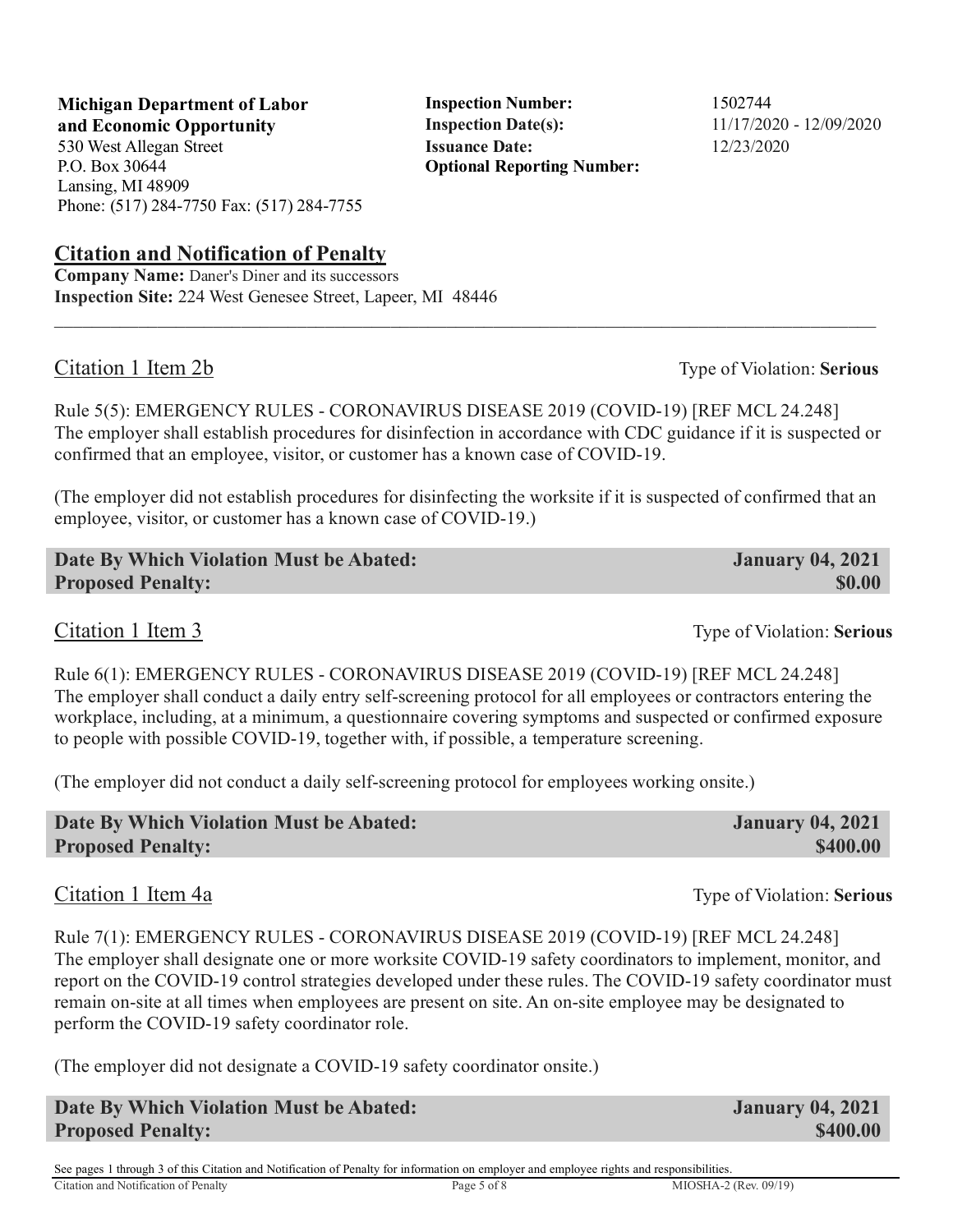**Michigan Department of Labor** Inspection Number: 1502744 **and Economic Opportunity Inspection Date(s):**  $11/17/2020 - 12/09/2020$ 530 West Allegan Street **Issuance Date:** 12/23/2020

P.O. Box 30644 Lansing, MI 48909 Phone: (517) 284-7750 Fax: (517) 284-7755

## **Citation and Notification of Penalty**

**Company Name:** Daner's Diner and its successors **Inspection Site:** 224 West Genesee Street, Lapeer, MI 48446

## Citation 1 Item 4b Type of Violation: **Serious**

Rule 7(2): EMERGENCY RULES - CORONAVIRUS DISEASE 2019 (COVID-19) [REF MCL 24.248] The employer shall place posters in the languages common in the employee population that encourage staying away from the workplace when sick, cough and sneeze etiquette, and proper hand hygiene practices.

 $\_$  ,  $\_$  ,  $\_$  ,  $\_$  ,  $\_$  ,  $\_$  ,  $\_$  ,  $\_$  ,  $\_$  ,  $\_$  ,  $\_$  ,  $\_$  ,  $\_$  ,  $\_$  ,  $\_$  ,  $\_$  ,  $\_$  ,  $\_$  ,  $\_$  ,  $\_$  ,  $\_$  ,  $\_$  ,  $\_$  ,  $\_$  ,  $\_$  ,  $\_$  ,  $\_$  ,  $\_$  ,  $\_$  ,  $\_$  ,  $\_$  ,  $\_$  ,  $\_$  ,  $\_$  ,  $\_$  ,  $\_$  ,  $\_$  ,

**Optional Reporting Number:** 

(The employer did not place posters that encourage staying away from the workplace when sick, cough and sneeze etiquette, and proper hand hygiene for employees onsite.)

**Date By Which Violation Must be Abated: January 04, 2021 Proposed Penalty:** \$0.00

Citation 1 Item 4c Type of Violation: **Serious** 

Rule 7(3): EMERGENCY RULES - CORONAVIRUS DISEASE 2019 (COVID-19) [REF MCL 24.248] The employer shall keep everyone on the worksite premises at least 6 feet from one another to the maximum extent possible and to reduce congestion, including using ground markings, signs, and physical barriers, as appropriate to the worksite.

(The employer did not keep everyone on the worksite premises at least 6 feet from one another through the use of ground markings, signs, and physical barriers.)

| Date By Which Violation Must be Abated: | <b>January 04, 2021</b> |
|-----------------------------------------|-------------------------|
| <b>Proposed Penalty:</b>                | \$0.00                  |
|                                         |                         |

# Citation 1 Item 4d Type of Violation: **Serious**

Rule 7(4): EMERGENCY RULES - CORONAVIRUS DISEASE 2019 (COVID-19) [REF MCL 24.248] The employer shall provide non-medical grade face coverings to their employees at no cost to the employee.

(The employer did not provide non-medical grade face coverings to employees working onsite.)

| Date By Which Violation Must be Abated: | <b>January 04, 2021</b> |
|-----------------------------------------|-------------------------|
| <b>Proposed Penalty:</b>                | <b>\$0.00</b>           |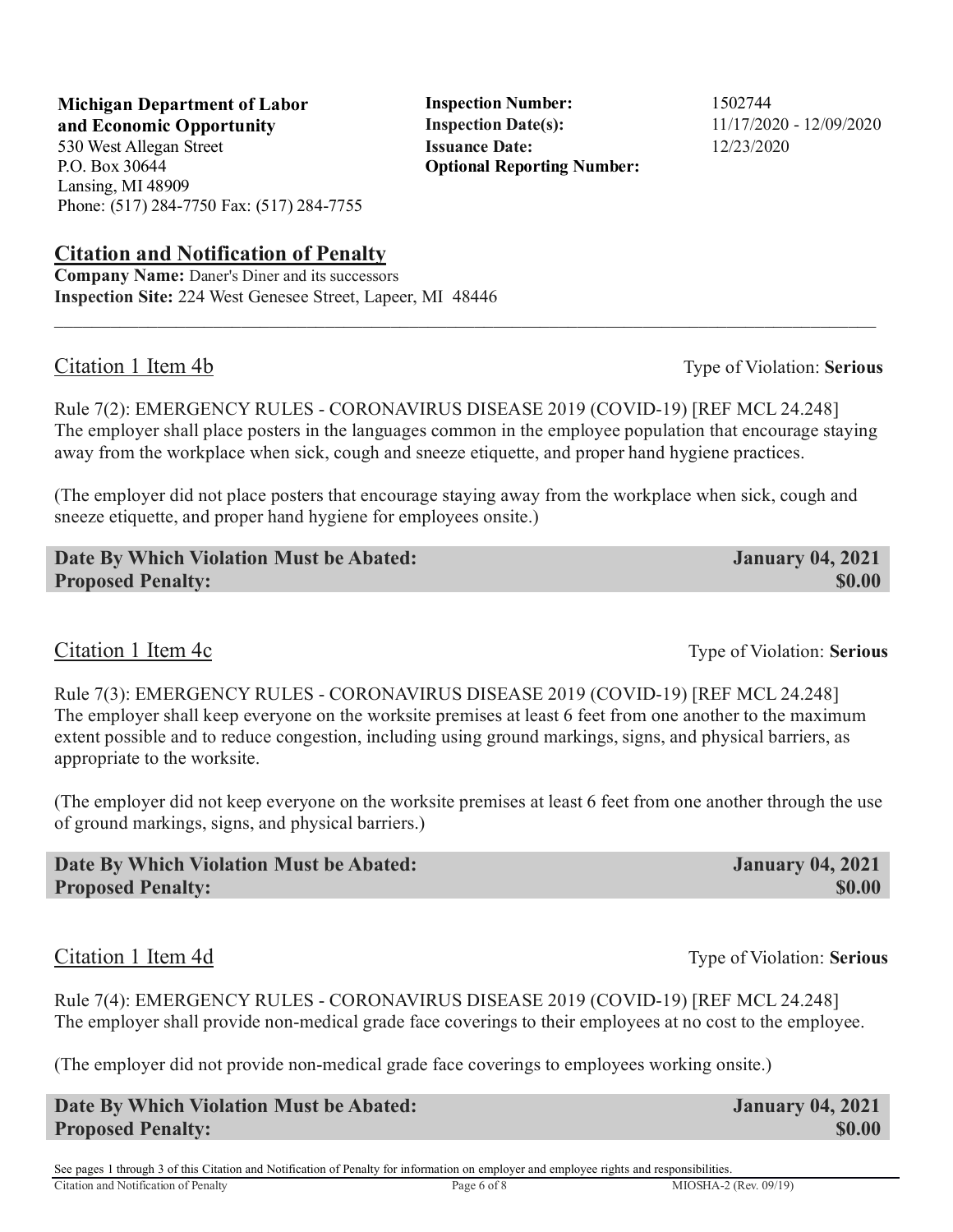**Michigan Department of Labor** Inspection Number: 1502744

P.O. Box 30644 Lansing, MI 48909 Phone: (517) 284-7750 Fax: (517) 284-7755

# **Citation and Notification of Penalty**

**Company Name:** Daner's Diner and its successors **Inspection Site:** 224 West Genesee Street, Lapeer, MI 48446

**and Economic Opportunity Inspection Date(s):** 11/17/2020 - 12/09/2020 530 West Allegan Street **Issuance Date:** 12/23/2020 **Optional Reporting Number:** 

Citation 1 Item 4e Type of Violation: **Serious** 

Rule 7(5): EMERGENCY RULES - CORONAVIRUS DISEASE 2019 (COVID-19) [REF MCL 24.248] The employer shall require face coverings to be worn when employees cannot consistently maintain 6 feet of separation from other individuals in the workplace and consider face shields when employees cannot consistently maintain 3 feet of separation from other individuals in the workplace.

 $\_$  ,  $\_$  ,  $\_$  ,  $\_$  ,  $\_$  ,  $\_$  ,  $\_$  ,  $\_$  ,  $\_$  ,  $\_$  ,  $\_$  ,  $\_$  ,  $\_$  ,  $\_$  ,  $\_$  ,  $\_$  ,  $\_$  ,  $\_$  ,  $\_$  ,  $\_$  ,  $\_$  ,  $\_$  ,  $\_$  ,  $\_$  ,  $\_$  ,  $\_$  ,  $\_$  ,  $\_$  ,  $\_$  ,  $\_$  ,  $\_$  ,  $\_$  ,  $\_$  ,  $\_$  ,  $\_$  ,  $\_$  ,  $\_$  ,

(The employer did not require the use of face coverings for employees that work less than 6 feet from other individuals onsite.)

**Date By Which Violation Must be Abated: January 04, 2021 Proposed Penalty:** \$0.00

 $\frac{1}{\sqrt{2}}$  ,  $\frac{1}{\sqrt{2}}$  ,  $\frac{1}{\sqrt{2}}$  ,  $\frac{1}{\sqrt{2}}$  ,  $\frac{1}{\sqrt{2}}$  ,  $\frac{1}{\sqrt{2}}$  ,  $\frac{1}{\sqrt{2}}$  ,  $\frac{1}{\sqrt{2}}$  ,  $\frac{1}{\sqrt{2}}$  ,  $\frac{1}{\sqrt{2}}$  ,  $\frac{1}{\sqrt{2}}$  ,  $\frac{1}{\sqrt{2}}$  ,  $\frac{1}{\sqrt{2}}$  ,  $\frac{1}{\sqrt{2}}$  ,  $\frac{1}{\sqrt{2}}$ **Authorized Signature**